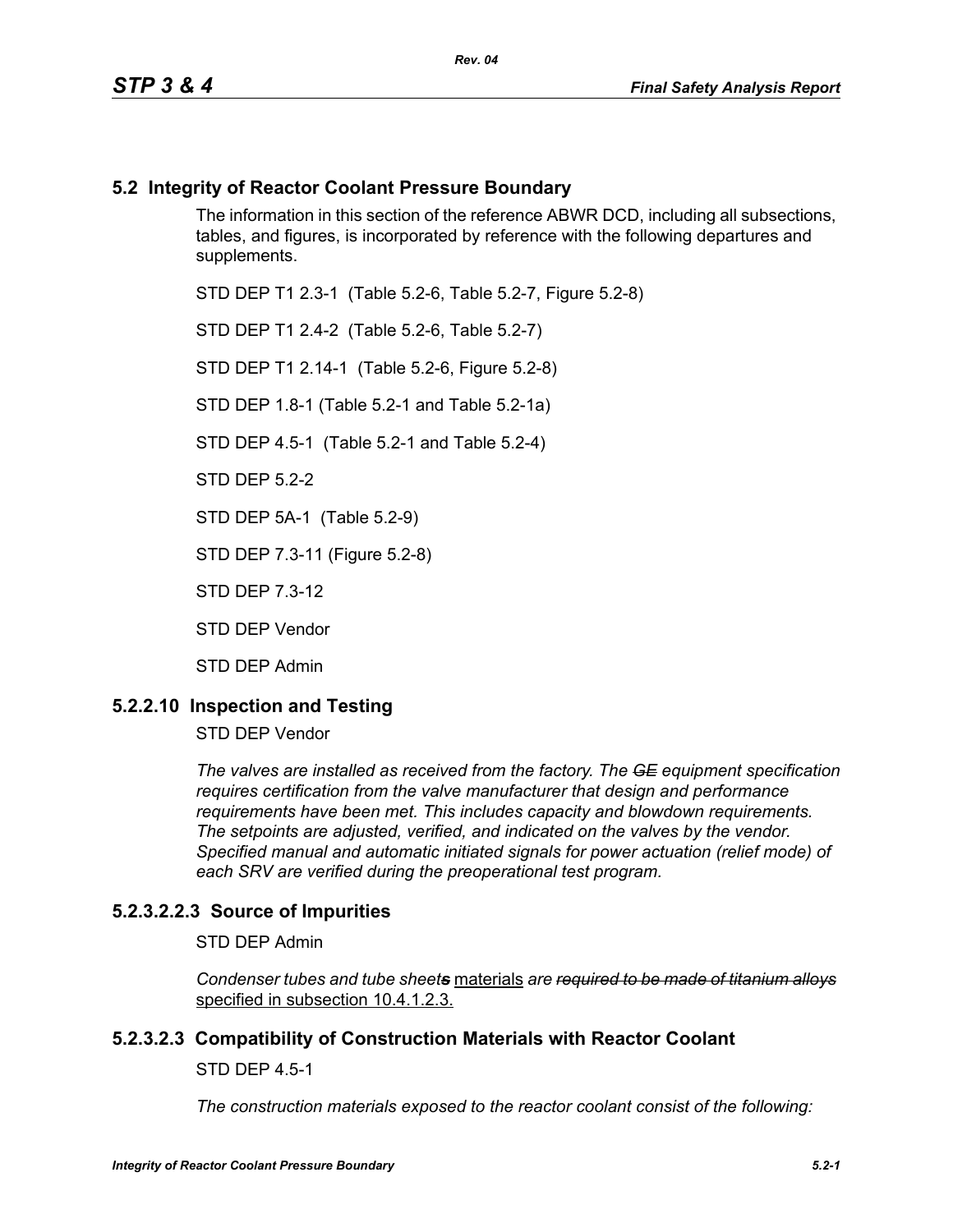- *(1) Solution-annealed austenitic stainless steels (both wrought and cast), Types 304, 304L, 316LN, 316L*, *and XM-19,* CF3, CF3A and CF3M*.*
- *(2) Nickel-based alloy (including* Niobium Modified Alloy *600 and X-750) and alloy steel.*

## **5.2.4 Preservice and Inservice Inspection and Testing of Reactor Coolant Pressure Boundary**

STD DEP Vendor

*The design to perform preservice inspection is based on the requirements of ASME Code Section XI. The development of the preservice and inservice inspection program plans is based on ASME Code Section XI, Edition and Addenda specified in accordance with 10CFR50, Section 50.55a. For design certification, GE*Toshiba *is responsible for designing the reactor pressure vessel for accessibility to perform preservice and inservice inspection. Responsibility for designing other components for preservice and inservice inspection is the responsibility of the COL applicant. The COL applicant will be responsible for specifying the Edition of ASME Code Section XI to be used, based on the procurement date of the component per 10CFR50, Section 50.55a. The ASME Code requirements discussed in this section for preservice and inservice inspection are based on the edition of ASME Code Section XI specified in Table 1.8- 21.*

# **5.2.4.2.2 Piping, Pumps, Valves and Supports**

STD DEP 5.2-2

*Straight sections of pipe and spool pieces shall be added between fittings. The minimum length of the spool piece has been determined by using the formula L = 2T + 152 mm, where L equals the length of the spool piece (not including weld preparation) and T equals the pipe wall thickness.* Where less than the minimum straight section length is used, an evaluation is performed to ensure that sufficient access exists to perform the required examinations.

# **5.2.4.3.1 Examination Categories**

STD DEP 5.2-2

*For the preservice examination, all of the items selected for inservice examination shall*  be performed once in accordance with ASME Code Section XI, Subsection IWB-2200, including essentially 100% of the pressure retaining welds in all Class 1 components, *with the exception of the examinations specifically excluded by ASME Code Section XI from preservice requirements, such as* surface or volumetric examinations of welds in lines smaller than NPS 1, volumetric examinations of welds in lines smaller than NPS 4, *VT-3 examination of valve body and pump casing internal surfaces (B-L-2 and B-M-2 examination categories, respectively) and the visual VT-2 examinations for categories B-E and B-P*. If the as-built design incorporates external Category B-O control rod drive housing welds, the preservice examination shall be extended to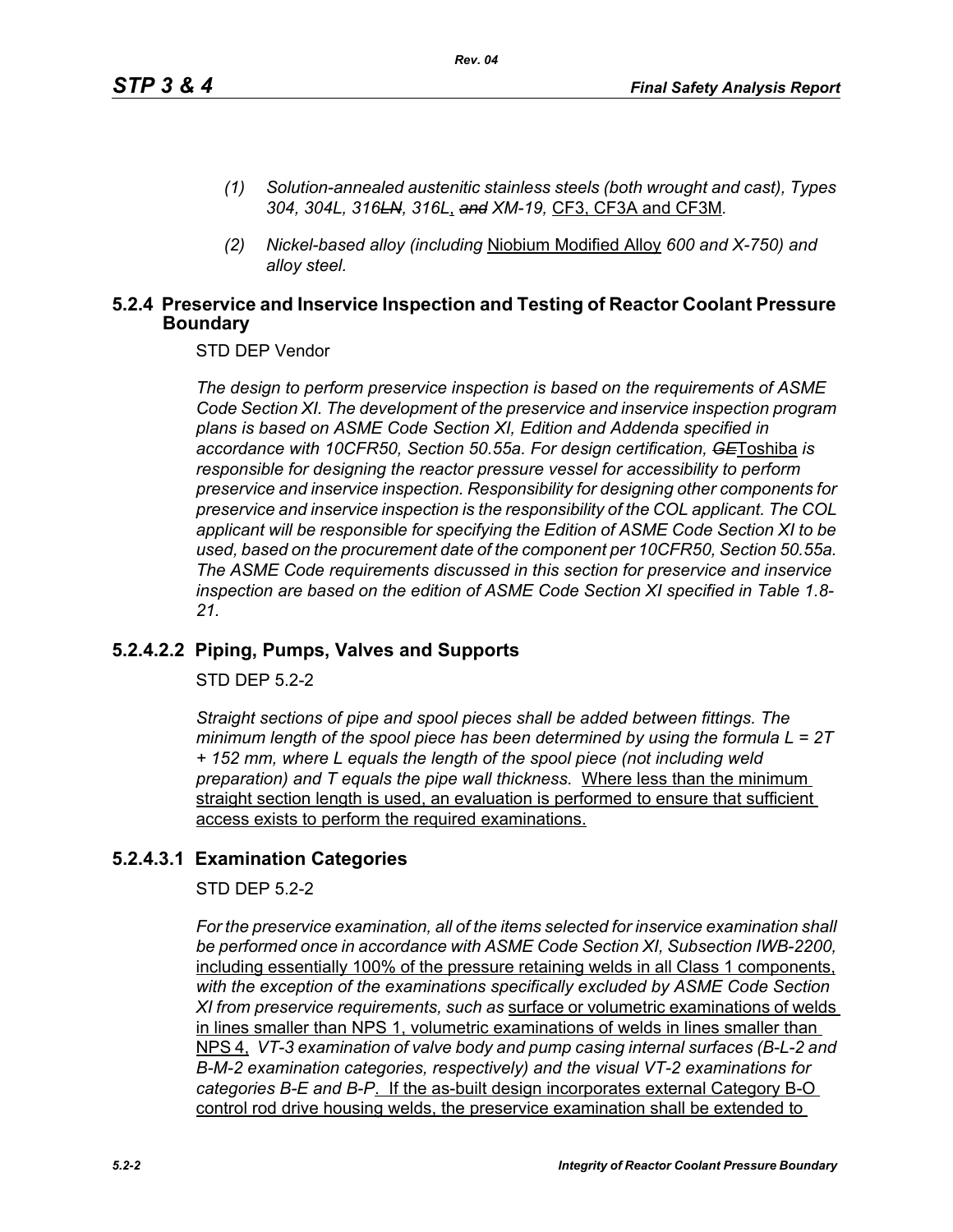include 100% of the welds in the installed peripheral control rod drive housings only in accordance with IWB-2200.

# **5.2.4.3.2.1 Ultrasonic Examination of the Reactor Vessel**

STD DEP 5A-1

*The GE Reactor Vessel Inspection System (GERIS) meets the detection and sizing requirements of Regulatory Guide 1.150, as cited in Table 5.2-9. Inner radius examinations are performed from the outside of the nozzle using several compound angle transducer wedges to obtain complete coverage of the required examination volume. Electronic gating used in the GERIS records up to eight different reflectors simultaneously to assure that all relevant indications are recorded. Appendix 5A demonstrates compliance with Regulatory Guide 1.150.* The ultrasonic system for examination of the reactor vessel meets the qualification requirements discussed in Subsection 5.2.4.3.4.

# **5.2.5.1.1 Detection of Leakage Within Drywell**

STD DEP T1 2.4-2

STD DEP 7.3-11

*The detection of small identified leakage within the drywell is accomplished by monitoring drywell equipment drain sump pump activity and sump level increases. The*  equipment drain sump level monitoring instruments will activate an alarm in the control *room when the identified* total *leak rate reaches 95* 114 *liters/min.*

*Equipment drain sump pump activity and sump level increases will be caused primarily from leaks from large process valves through valve stem drain lines.*

*The determination of the source of other identified leakage within the drywell is accomplished by (1) monitoring the reactor vessel head seal drain line pressure, (2) monitoring temperature in the valve stem seals drain line to the equipment drain sump, and* NOT USED *(3) monitoring temperature in the SRV discharge lines to the suppression pool to detect leakage through each of the SRVs. All of these monitors continuously indicate and/or record in the control room and will trip and activate an alarm in the control room on detection of leakage from monitored components.* 

*Excessive leakage inside the drywell (e.g., process line break or loss-of-coolant accident) is detected by high drywell pressure, low reactor water level, or high steamline flow (for breaks downstream of the flow elements). The instrumentation channels for these variables will trip when the monitored variable exceeds predetermined limits to activate an alarm and trip the isolation logic, which will close appropriate isolation valves.*

*The alarms, indication and isolation trip functions performed by the foregoing leak detection methods are summarized in Tables 5.2-6 and 5.2-7.*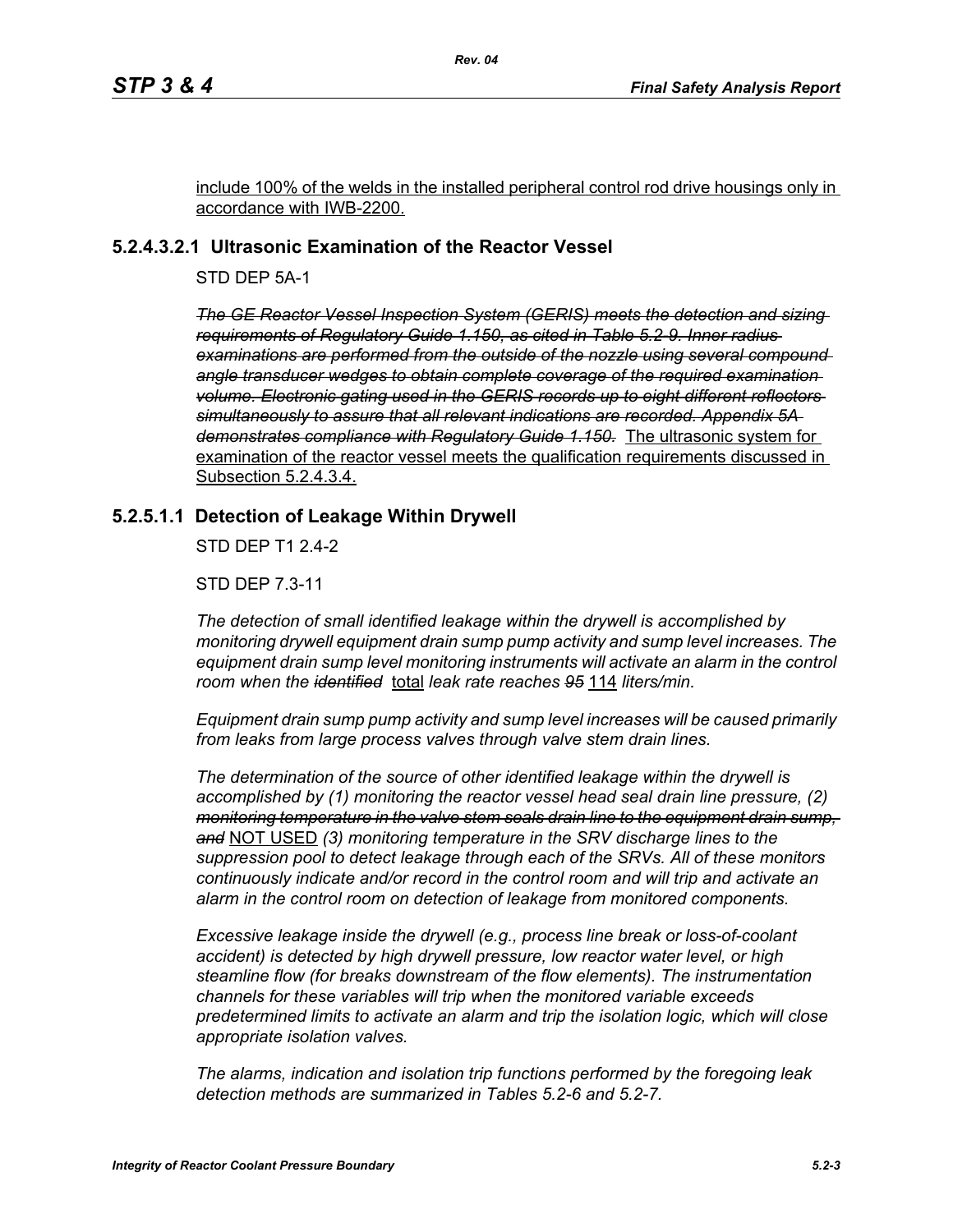*Listed below are the variables monitored for detection of leakage from piping and equipment located within the drywell:*

- *(1) High drywell temperature*
- *(2) High temperature in the valve stem seal (packing) drain lines* NOT USED
- *(3) High flow rate from the drywell floor and equipment drain sumps*
- *(4) High steamline flow rate (for leaks downstream of flow elements in main steamline and RCIC steamline)*
- *(5) High drywell pressure*
- *(6) High fission product releases*
- *(7) Reactor vessel low water level*
- *(8) Reactor vessel head seal drain line high pressure*
- *(9) SRV discharge piping high temperature*
- *(10)* Feedwater lines pressure difference

#### **5.2.5.1.2 Detection of Leakage External to Drywell**

STD DEP T1 2.3-1

- *(2) (1) Within steam tunnel (between primary containment and turbine building):*
	- *(a) High radiation in main steamlines (steam tunnel)* NOT USED

# **5.2.5.2.1 Leak Detection Instrumentation and Monitoring Inside the Drywell**

STD DEP T1 2.4-2

STD DEP 7.3-11

STD DEP 7.3-12

*(1) Drywell Floor Drain Sump Monitoring*

*The drywell floor drain sump collects unidentified leakage such as leakage from control rod drives, floor drains, valve flanges, closed cooling water for reactor services (e.g., RIP motor cooling), condensate from the drywell atmospheric coolers, and any leakage not connected to the drywell equipment drain sump. The sump is equipped with two pumps and special instrumentation to measure sump fillup and pumpout times and provide continuous sump level rate of change monitoring with control room indication and alarm capabilities for excessive fill rate or pumpout frequency of the pumps. The drain sump instrumentation has a sensitivity of detecting reactor*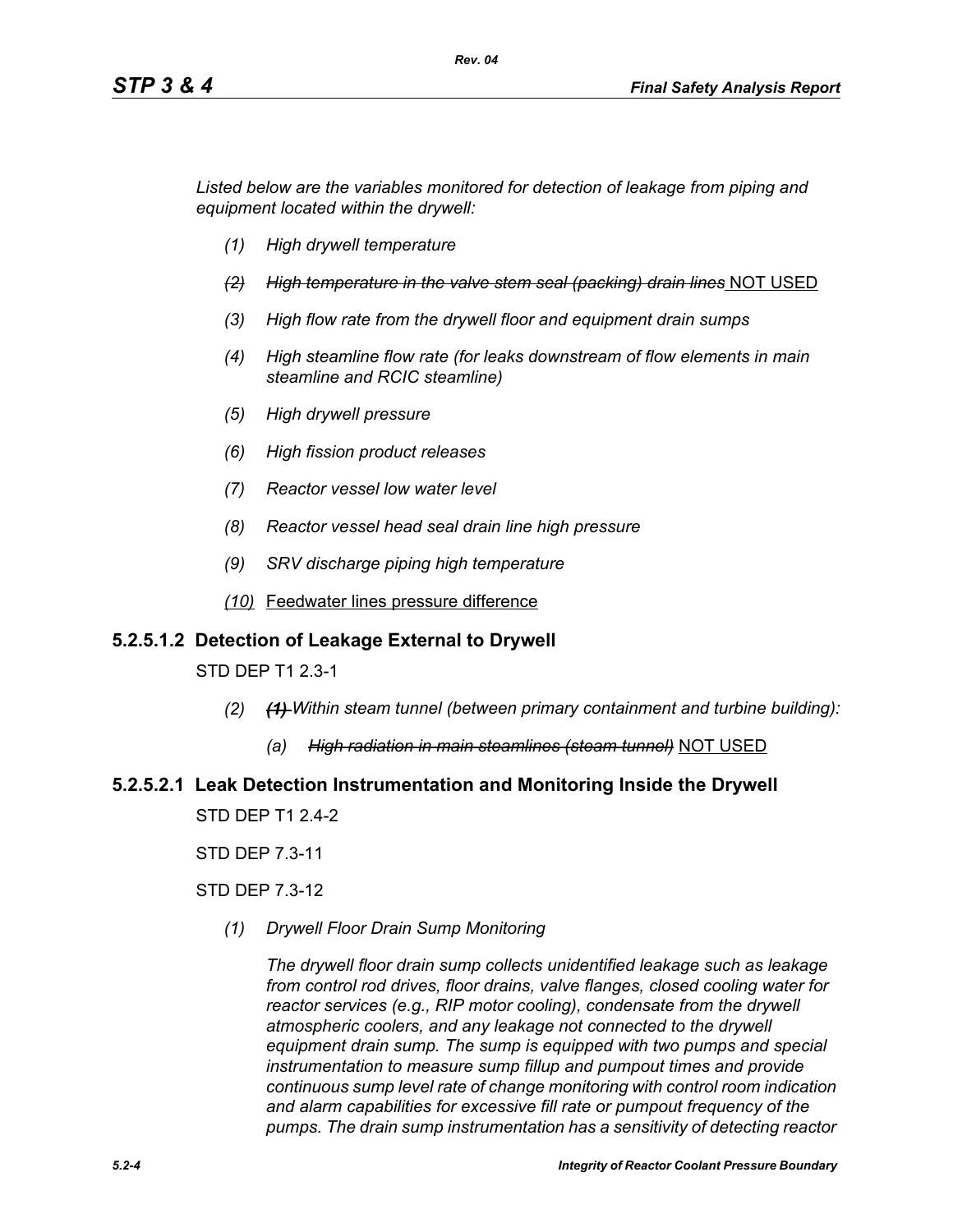*coolant leakage of 3.785 liter/min within a 60 minute period. The alarm setpoint has an adjustable range up to 19 liters/min for the drywell floor drain*  sump. In order to provide early warning of RCS leakage to the operators, a computer based control room alarm is provided that requires operator action with an 8 L/min increase in unidentified leakage over four hours.

*(2) Drywell Equipment Drain Sump Monitoring*

*The drywell equipment drain sump collects only identified leakage from identified leakage sources. This sump monitors leakage from valve stem packings,*the *RPV head flange seal, and other known leakage sources which are piped directly into the drywell equipment drain sump.*

(10) *(1) Valve Stem Packing Leakage Monitoring* NOT USED

*Large (two inch or larger) remote power-operated valves located in the drywell for the Nuclear Boiler, Reactor Water Cleanup, Reactor Core Isolation Cooling, and Residual Heat Removal Systems are fitted with drain lines from the valve stems, from between the two sets of valve steam packing. Leakage through the inner packing is carried to the drywell equipment drain sump. Leakage during hydro-testing may be observed in drain line sight glasses installed in each drain line. Also, each drainline is equipped with temperature sensors for detecting leakage. A remote-operated solenoid valve on each line may be closed to shut off the leakage flow through the first seal in order to take advantage of the second seal, and may be used during plant operation, in conjunction with the sump instrumentation, to identify the specific process valve which is leaking.*

*(14)* Feedwater Lines Pressure Difference

The Feedwater lines are monitored for excessive pressure differences that would indicate a break has occurred in one of the lines. Four channels are provided. A confirmatory high drywell pressure signal is also needed to initiate a trip of condensate pumps.

# **5.2.5.2.2 Leak Detection Instrumentation and Monitoring External to Drywell**

STD DEP T1 2.3-1

*(6) Main Steamline Radiation Monitoring* NOT USED.

*Main steamline radiation is monitored by gamma sensitive radiation monitors of the Process Radiation Monitoring System (PRMS). The PRMS provide four divisional channel trip signals to the LDS to close all MSIVs and the MSL drain valves upon detection of high radiation in the main steamline tunnel area. A reactor trip (scram) is also initiated by the same PRMS channel trip signals. The PRMS trip signals are also used to shutdown the main condenser mechanical vacuum pump and isolate its discharge line. The detectors are geometrically arranged to detect significant increases in*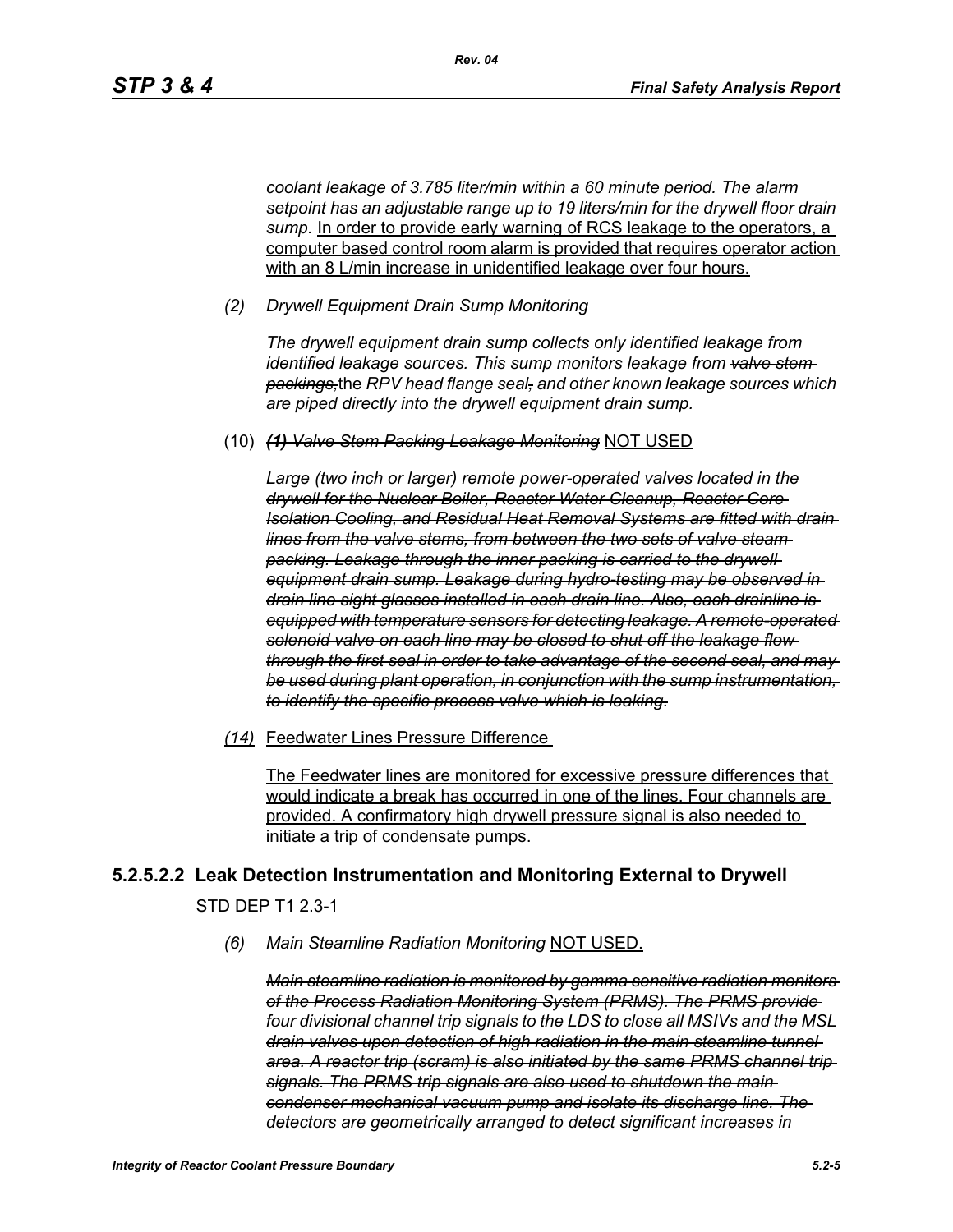*radiation level with any number of main steamlines in operation. Control room indications and alarms are provided by the PRM System.RCIC Steamline Pressure Monitors.* 

# **5.2.5.4.1 Total Leakage Rate**

STD DEP 7.3-12

*The total reactor coolant leakage rate consists of all leakage (identified and unidentified) that flows to the drywell floor drain and equipment drain sumps. The total leakage rate limit is well within the makeup capability of the RCIC System (182 m3/h). The total reactor coolant leakage rate limit is established at 95* 114 *liters/min. The identified and unidentified leakage rate limits are established at 95 liters/min and 3.785 liters/min, respectively.*

*The total leakage rate limit is established low enough to prevent overflow of the sumps. The equipment drain sumps and the floor drain sumps, which collect all leakage, are each pumped out by two 10 m3/h pumps.*

*If either the total or unidentified leak rate limit is exceeded, an orderly shutdown shall be initiated and the reactor shall be placed in a cold shutdown condition within 24* 36 *hours.*

#### **5.2.5.4.2 Identified Leakage Inside Drywell**

STD DEP 7.3-11

*The valve stem packing of large power-operated valves, the reactor vessel head flange seal and other seals in systems that are part of the reactor coolant pressure boundary, and from which normal design identified source leakage is expected, are provided with leakoff drains. The nuclear system valves inside the drywell and the reactor vessel head flange are*is *equipped with double seals. The leakage from the inner valve stem packings and from the reactor vessel head flange inner seal, which discharge*s *to the drywell equipment drain sump, are*is *measured during plant operation.*

# **5.2.5.5.1 Unidentified Leakage Rate**

STD DEP 7.3-12

*The unidentified leakage rate is the portion of the total leakage rate received in the drywell sumps that is not identified as previously described. A threat of significant compromise to the nuclear system process barrier exists if the barrier contains a crack that is large enough to propagate rapidly (critical crack length). The unidentified leakage rate limit must be low because of the possibility that most of the unidentified leakage rate might be emitted from a single crack* break *in the nuclear system process barrier.*

*An allowance for leakage that does not compromise barrier integrity and is not identifiable is established for normal plant operation.*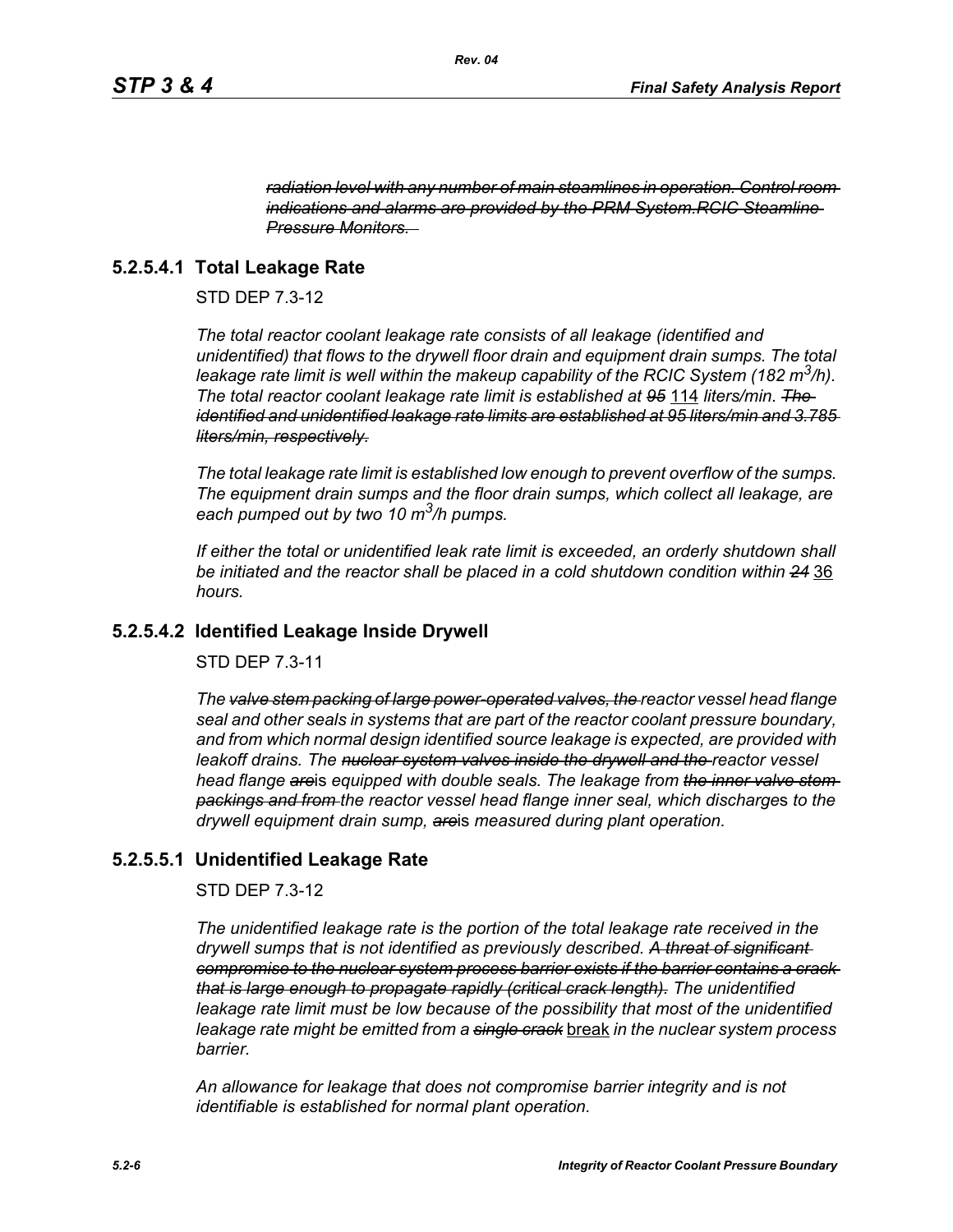*The unidentified leakage rate limit is established at 3.785* 19 *liters/min to allow time for corrective action before the process barrier could be significantly compromised. This unidentified leakage rate is a small fraction of the calculated flow from a critical crack in a primary system pipe (Appendix 3E).*

# **5.2.5.5.2 Margins of Safety**

STD DEP 7.3-12

*The margins of safety for a detectable flaw to reach critical size are presented in Subsection 5.2.5.5.3. Figure 3E-22 shows general relationships between crack length, leak rate, stress, and line size using mathematical models.*

# **5.2.5.9 Regulatory Guide 1.45: Compliance**

STD DEP 7.3-12

*The Limiting unidentified leakage to 3.785* 19 *liters/min and identified* total *leakage to 95* 114 *liters/min satisfies Position C.9.*

# **5.2.6 COL License Information**

# **5.2.6.1 Conversion of Indications**

The following site-specific supplement addresses COL License Information Item 5.1.

Surveillance procedures convert the drywell leakage indications into a common leakage equivalent for unidentified and identified leakage to ensure that leakage requirements in the Technical Specifications are met.

There are four drywell leakage detection indications:

- (1) Drywell floor drain sump monitoring system The surveillance procedure measures the levels in various leakage collection tanks over prescribed time frames and converts these levels into a leakage rate.
- (2) Airborne particulate channel of the drywell fission products monitoring system – The surveillance procedure converts the instantaneous detected radiation level into a leakage rate equivalent.
- (3) Gaseous radioactivity channel of the drywell fission products monitoring system – The surveillance procedure converts the instantaneous detected radiation level into a leakage rate equivalent.
- (4) Drywell air cooler condensate flow monitoring system The surveillance procedure measures the flow rate in the drain line and converts this value to a leakage rate.

The surveillance procedures use the measured leakage rates from each of these monitors to determine a total unidentified leakage rate. The conversion of the information from the four leakage detection systems to a total leakage rate is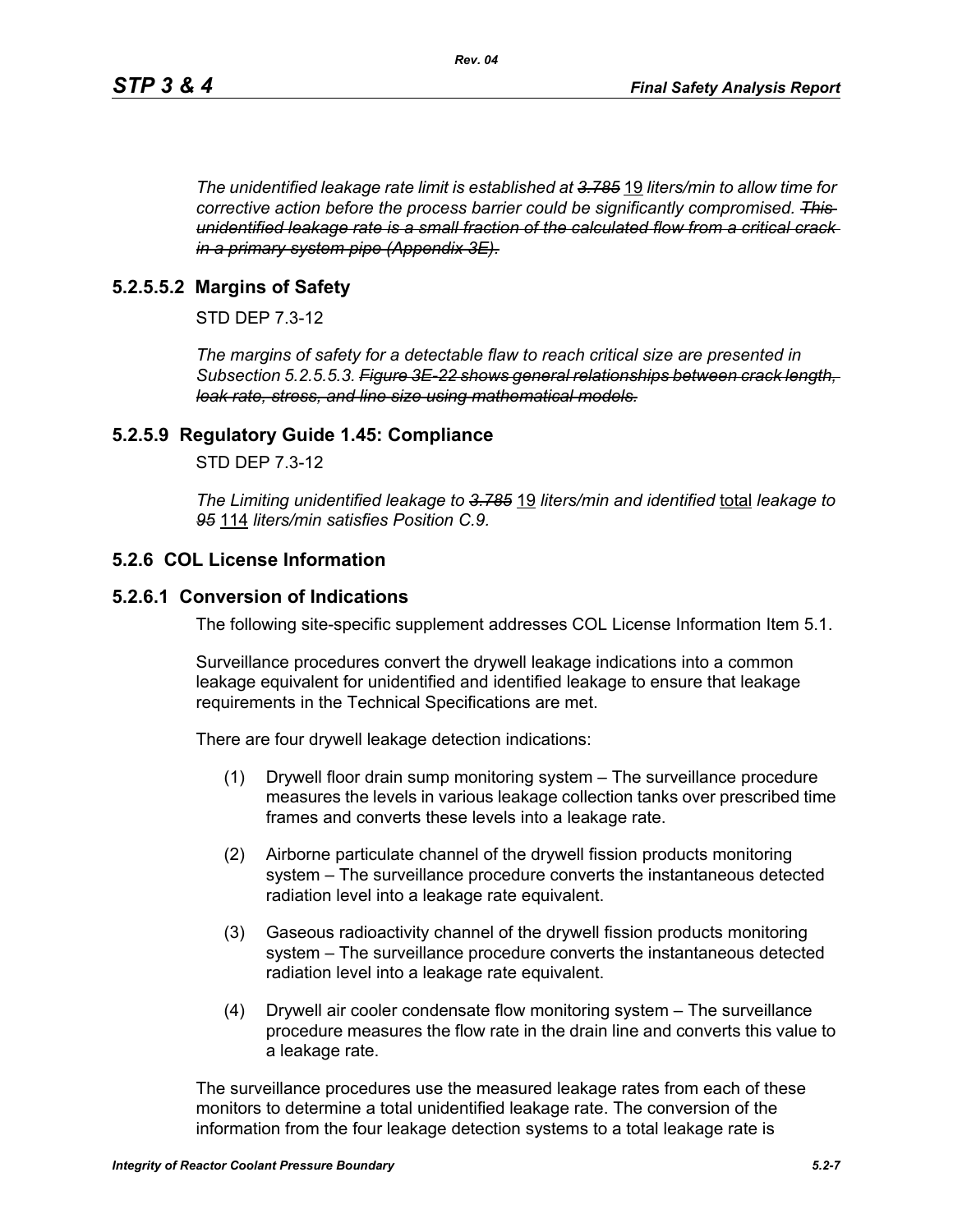accomplished by computerized programs. The drywell floor drain sump monitor, airborne particulates monitor, and drywell air cooler condensate flow monitor are capable of detecting leakage rates as low as 3.785 liters/min. The procedures include direction to the operators on actions to be taken before the TS limit is reached.

# **5.2.6.2 Plant-Specific ISI/PSI**

The following standard supplement address COL License Information Item 5.2.

The ISI/PSI program will be based on the 4989-2004 ASME Boiler and Pressure Vessel Code Section XI, no addenda (as identified on Table 1.8-21). This code will be used for selecting components for examinations, identifying components subject to examination, a description of the components exempted from examination by applicable code, and isometric drawings used for examination. NRC requirements for performance demonstration of ultrasonic examination of reactor pressure vessels for preservice and inservice inspections, once addressed by Regulatory Guide 1.150 will be conducted in accordance with ASME Boiler and Pressure Vessel Code Section XI, Appendix VIII as required by 10 CFR 50.55a. Ultrasonic examination systems shall be qualified in accordance with ASME Boiler and Pressure Vessel Code Section XI, Appendix VIII and ultrasonic examination shall be conducted in accordance with ASME Boiler and Pressure Vessel Code Section XI, Appendix I. ASME Boiler and Pressure Vessel Code Section XI, Appendices I and VIII address near surface examination and surface resolution including the use of electronic gating as well as internal surface examination. Code cases are listed in Table 5.2-1. Any additional relief requests shall be submitted with a supporting technical justification if needed.

The PSI/ISI program for reactor coolant pressure boundary is described in Section 5.2.4 and Table 5.2-8.This COL License Information Item is addressed by the commitment to provide a comprehensive site-specific PSI and ISI program plan to the NRC at least 12 months prior to respective unit commercial power operation as discussed in Subsection 6.6.9.1. (COM 6.6-1)

#### **5.2.6.3 Reactor Vessel Water Level Instrumentation**

The following standard supplement addresses COL License Information Item 5.3.

The Reactor Vessel Water Level Instrumentation backfill water flow is supplied from the Control Rod Drive (CRD) system to the reactor water level instrumentation leg to prevent potential formation of gas pocket (large bubbles) in the reference leg. The impact of non-condensable gases on the accuracy of reactor vessel level measurements is considered in the system design. The CRD system provides a process flow of approximately 4 L/min and is based on the results of BWR Owners Group testing in response to NRC Bulletin 93-03. This flow value is confirmed during preoperational testing in accordance with FSAR Subsection 14.2.12.16(3)(d).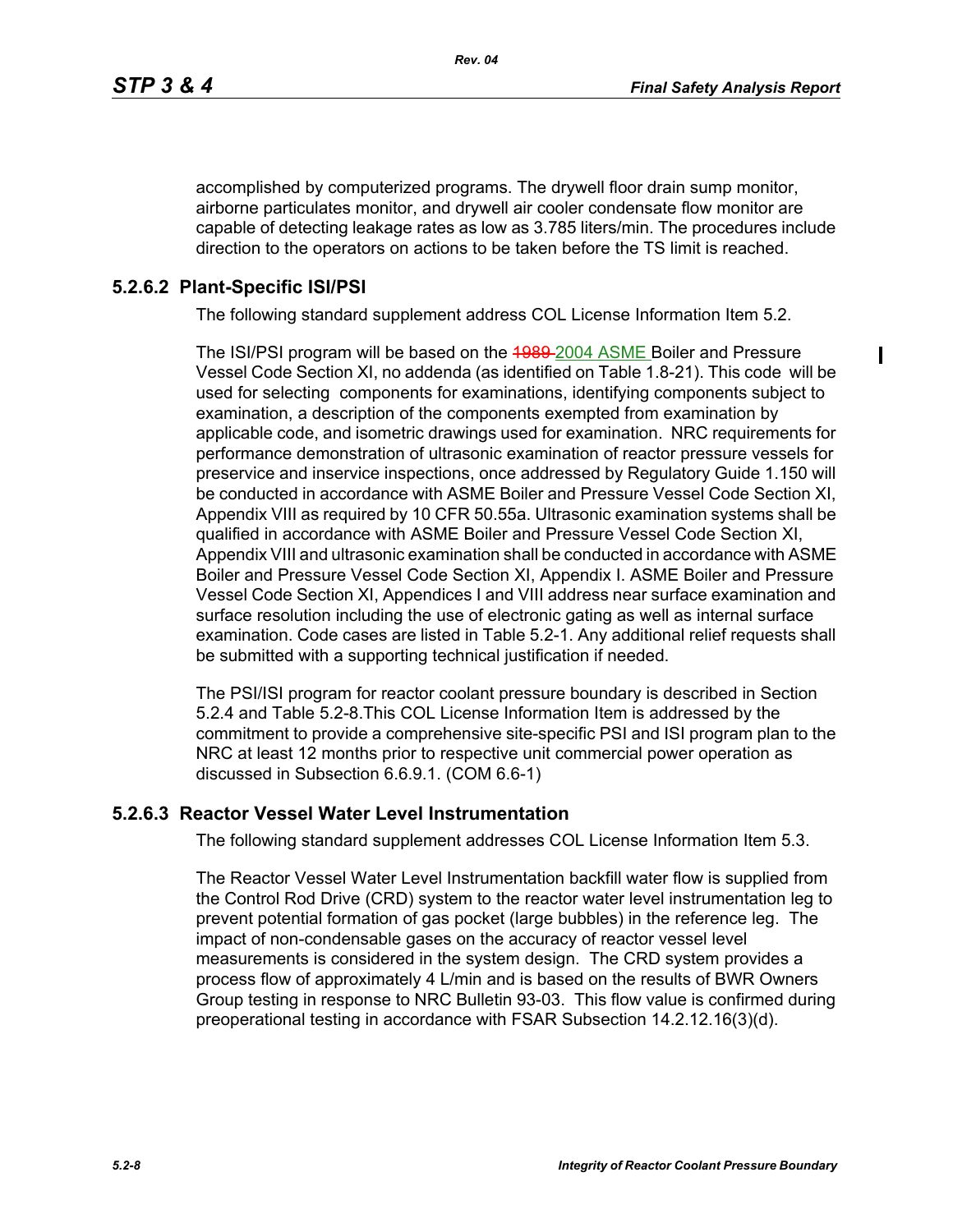$\blacksquare$  $\overline{\mathbf{I}}$ 

 $\mathbf{I}$ 

| <b>Number</b>            | <b>Title</b>            | <b>Applicable Equipment</b>       | <b>Remarks</b>                                      |
|--------------------------|-------------------------|-----------------------------------|-----------------------------------------------------|
| <b>IN-60-5</b>           | (33)                    | <b>Core Support</b>               | Accepted per RG 1.84                                |
| <b>FN-71-15</b>          | (4)                     | <b>Component Support]*</b>        | Accepted per RG 1.85 1.84                           |
| [N-71-4718               | (1)                     | <b>Component Support]*</b>        | <b>Conditionally Accepted per</b><br><b>RG 1.84</b> |
| $IN-122-2$               | (2)                     | Piping]*                          | Accepted per RG 1.84                                |
| <b>IN-247</b>            | (3)                     | Component Support]*               | Accepted per RG 1.84                                |
| IN-249-9<br>[N-249-14    | (4)                     | Component Support]*               | Conditionally Accepted per<br>RG 4.85 1.84          |
| $IN-309-1$               | (5)                     | Component Support]*               | Accepted per RG 1.84                                |
| $IN-313$                 | (6)                     | Piping]*                          | Accepted per RG 1.84                                |
| $IN-316$                 | (7)                     | Piping]*                          | Accepted per RG 1.84                                |
| $fN-318-3$<br>$IN-318-5$ | (8)                     | Piping <sub>1</sub> *             | <b>Conditionally Accepted per</b><br>RG 1.84        |
| <b>FN-319</b>            | $\left( \Theta \right)$ | Piping <sup>*</sup>               | Accepted per RG 1.84                                |
| $[N-319-3]$              | (9)                     | Piping]*                          | Accepted per RG 1.84                                |
| $IN-391-2$               | (10)                    | Piping]*                          | Accepted per RG 1.84                                |
| $IN-392-3$               | (11)                    | Piping]*                          | Accepted per RG 1.84                                |
| $IN-393$                 | (12)                    | Piping]*                          | Accepted per RG 1.84                                |
| $IN-411-1$               | (13)                    | Piping]*                          | Conditionally Accepted per<br>RG 1.84               |
| [N-414                   | (14)                    | Component Support]*               | Accepted per RG 1.84                                |
| [N-430                   | (15)                    | Component Support]*               | Accepted per RG 1.84                                |
| N-236-1                  | (16)                    | Containment                       | <b>Conditionally Accepted Per</b><br>RG 1.147       |
| N-307-1<br>N-307-2       | (17)                    | <b>RPV Studs</b>                  | Accepted per RG 1.147                               |
| $N-416-3$                | (20)                    | Piping                            | Accepted Per RG 1.147                               |
| N-432                    | (21)                    | Class 1 Components                | Accepted Per RG 1.147                               |
| $N-435-1$                | (22)                    | Class 2 Vessels                   | Accepted Per RG 1.147                               |
| N-457                    | (23)                    | <b>Bolt and Studs</b>             | Accepted Per RG 1.147                               |
| $N-463-1$                | (24)                    | Piping                            | Accepted Per RG 1.147                               |
| N-460                    | (25)                    | Class 1 & 2 Components and Piping | Accepted Per RG 1.147                               |
| N-472                    | (26)                    | Pumps                             | Accepted Per RG 1.147                               |

# **Table 5.2-1 Reactor Coolant Pressure Boundary Components Applicable Code Cases**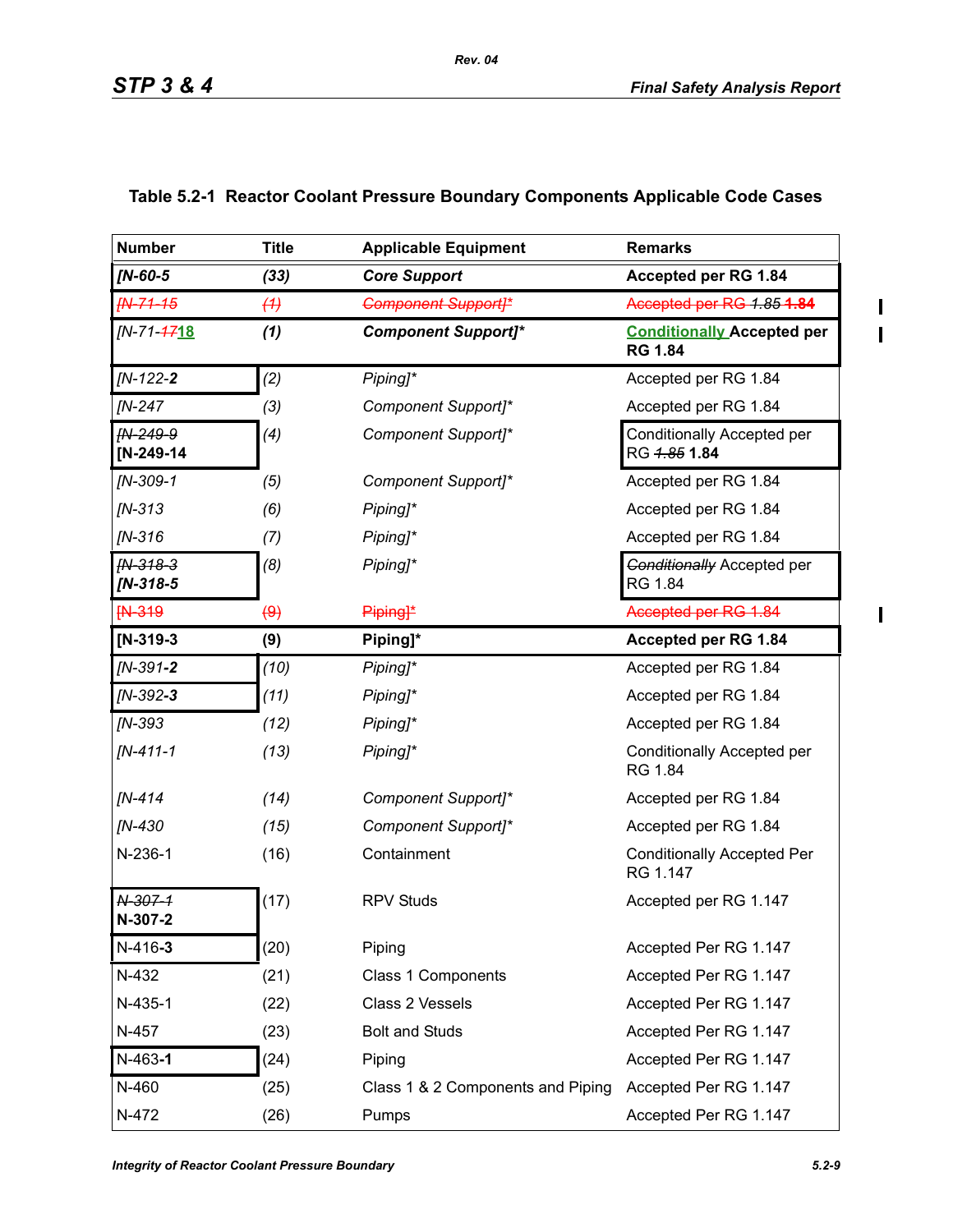| <b>Number</b> | <b>Title</b> | <b>Applicable Equipment</b>                                          | <b>Remarks</b>                                                  |
|---------------|--------------|----------------------------------------------------------------------|-----------------------------------------------------------------|
| [N-476        | (26a)        | Component Support]*                                                  | Accepted per RG 1.84                                            |
| $N-479-1$     | (27)         | Main Steam System                                                    | <del>Not Listed in</del><br>Accepted per RG 1.147               |
| N-491         | (28)         | <b>Component Supports</b>                                            | Not Listed in<br>Accepted per RG 1.147                          |
| N-496         | (29)         | <b>Bolts and Studs</b>                                               | Not Listed in<br>Accepted per RG 1.147                          |
| N-580-2       | (30)         | <b>RPV, Reactor Internals, etc.</b>                                  | <b>Approved by ASME</b><br><b>Standards Committee</b><br>(2008) |
| N-608         | (31)         | <b>Use of Applicable Code Edition</b><br>and Addenda, NCA-1140(a)(2) | Accepted per RG 1.84                                            |
| $N-613-1$     | (32)         | <b>Reactor Vessel</b>                                                | Accepted per RG 1.147                                           |
| N-632         | (34)         | <b>Containment</b>                                                   | Accepted per RG 1.84                                            |

## **Table 5.2-1 Reactor Coolant Pressure Boundary Components Applicable Code Cases (Continued)**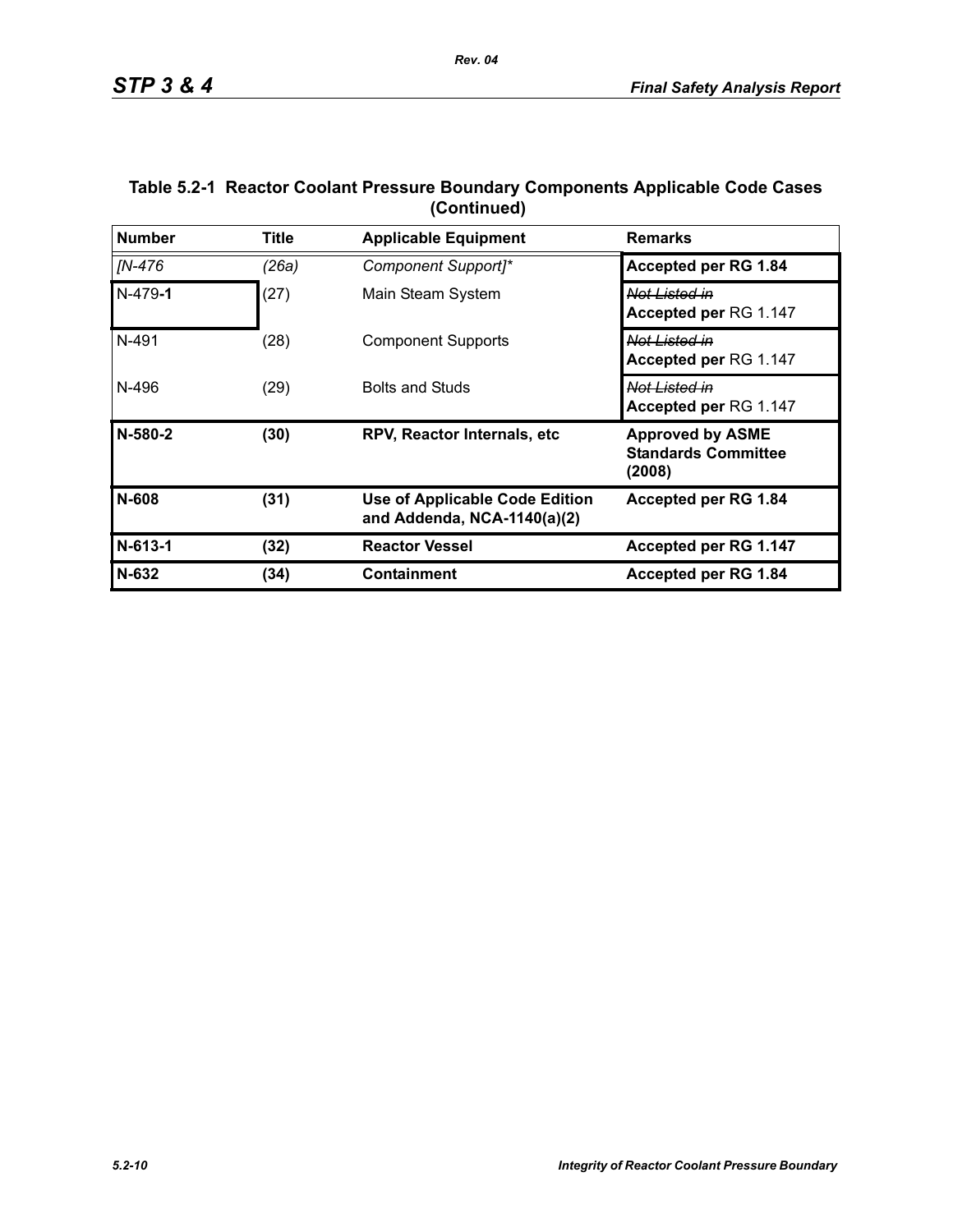# **Table 5.2-1a Reactor Coolant Pressure Boundary Components Applicable Code Cases (Continued)**

| (30) | Use of Alloy 600 (UNS N066000) with Columbium added, Section III, Div. 1 (SC III File #N96-<br>44) (MC97-86)                                                                 |
|------|------------------------------------------------------------------------------------------------------------------------------------------------------------------------------|
| (31) | Applicable Code Edition and Addenda, NCA-1140(a)(2), Section III, Division 1                                                                                                 |
| (32) | UT Exam of Penetration Nozzles in Vessels, Category B-D, Item Nos. B3.10 and B3.90,<br>Reactor Nozzle to Vessel Welds, Figs. IWB 2500-7(a), (b), (c), Section XI, Division 1 |
| (33) | Material for Core Support Structures, Section III, Division 1                                                                                                                |
| (34) | Use of ASTM A 572, Grades 50 and 65 for Structural Attachments to Class CC<br><b>Containment Liners, Section III, Division 2.</b>                                            |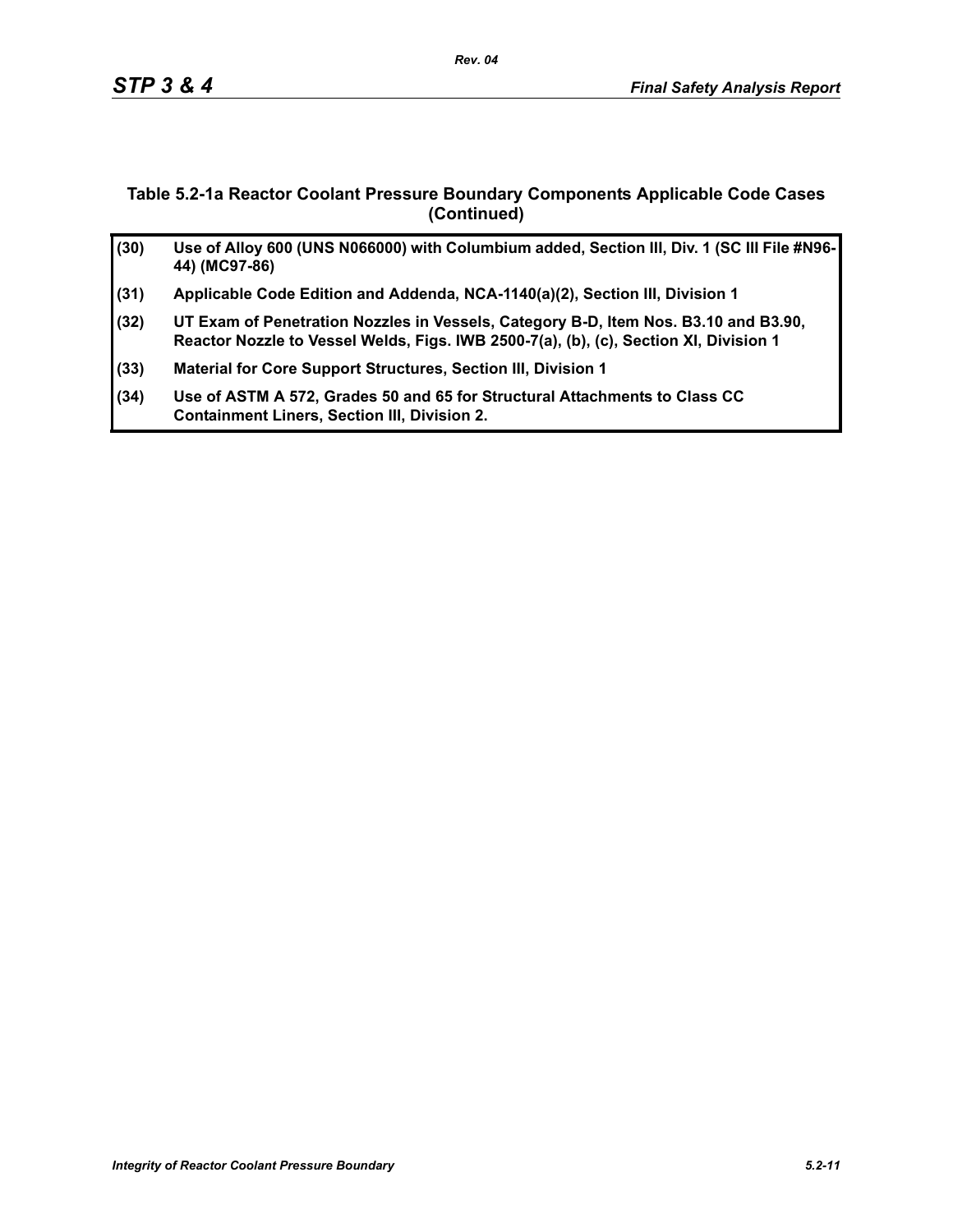$\overline{\phantom{a}}$ 

| Component                             | Form                           | <b>Material</b>                                                                | <b>Specification</b><br>(ASTM/ASME)                                                     |  |  |  |  |  |  |  |
|---------------------------------------|--------------------------------|--------------------------------------------------------------------------------|-----------------------------------------------------------------------------------------|--|--|--|--|--|--|--|
| Main Steam Isolation Valves           |                                |                                                                                |                                                                                         |  |  |  |  |  |  |  |
| Valve Body                            | Cast                           | Carbon steel                                                                   | SA352 LCB                                                                               |  |  |  |  |  |  |  |
| Cover                                 | Forged                         | Carbon Steel                                                                   | <b>SA350LF2</b>                                                                         |  |  |  |  |  |  |  |
| Poppet                                | Forged                         | Carbon Steel                                                                   | <b>SA350LF2</b>                                                                         |  |  |  |  |  |  |  |
| Valve stem                            | Rod                            | 17-4 ph Precipitation<br><b>Hardened Stainless</b><br><b>Steel</b>             | SA 564 630 (H1100)                                                                      |  |  |  |  |  |  |  |
| Body bolt                             | <b>Bolting</b>                 | Low-Alloy steel                                                                | SA 540 B23 CL4 or 5                                                                     |  |  |  |  |  |  |  |
| Hex nuts                              | <b>Bolting Nuts</b>            | Low-Alloy steel                                                                | <b>SA 194 GR7</b>                                                                       |  |  |  |  |  |  |  |
| Main Steam Safety/Relief Valve        |                                |                                                                                |                                                                                         |  |  |  |  |  |  |  |
| <b>Body</b>                           | Forging or<br>Casting          | Carbon steel<br>Carbon steel                                                   | ASME SA 350 LF2<br>ASME SA 352 LCB                                                      |  |  |  |  |  |  |  |
| Bonnet (yoke)                         | Forging or<br>Casting          | Carbon steel<br>Carbon steel                                                   | ASME SA 350 LF2<br>ASME SA 352 LCB                                                      |  |  |  |  |  |  |  |
| Nozzle (seat)                         | Forging or<br>Casting          | Stainless steel<br>or<br>Carbon steel                                          | ASME SA 182 Gr F316 or<br>SA351 CF3 or CF 3M<br>ASME SA 350 LF2 or<br><b>SA 352 LCB</b> |  |  |  |  |  |  |  |
| Body to bonnet stud                   | Bar/rod<br><b>Bolting</b>      | Low-Alloy steel                                                                | ASME SA 193 Gr B7                                                                       |  |  |  |  |  |  |  |
| Body to bonnet nut                    | Bar/rod<br><b>Bolting Nuts</b> | Low-Alloy steel                                                                | ASME SA 194 Gr 7                                                                        |  |  |  |  |  |  |  |
| <b>Disk</b>                           | Forging<br>or Casting          | <b>Alloy steel NiGrfe</b><br>NiCrFe Alloy Stainless ASME SA 351 CF 3A<br>steel | ASME SASB 637 Gr 718                                                                    |  |  |  |  |  |  |  |
| Spring washer<br>&                    | Forging                        | Carbon steel                                                                   | ASME SA 105                                                                             |  |  |  |  |  |  |  |
| <b>Adjusting Screw</b><br>or          | <b>Bolting</b>                 | Alloy steel                                                                    | ASME SA 193 Gr B6<br>(Quenched + tempered or<br>normalized & tempered)                  |  |  |  |  |  |  |  |
| Setpoint adjustment assembly Forgings |                                | Carbon and alloy steel Multiple specifications<br>parts                        |                                                                                         |  |  |  |  |  |  |  |

# **Table 5.2-4 5.2-2Reactor Coolant Pressure Boundary Materials**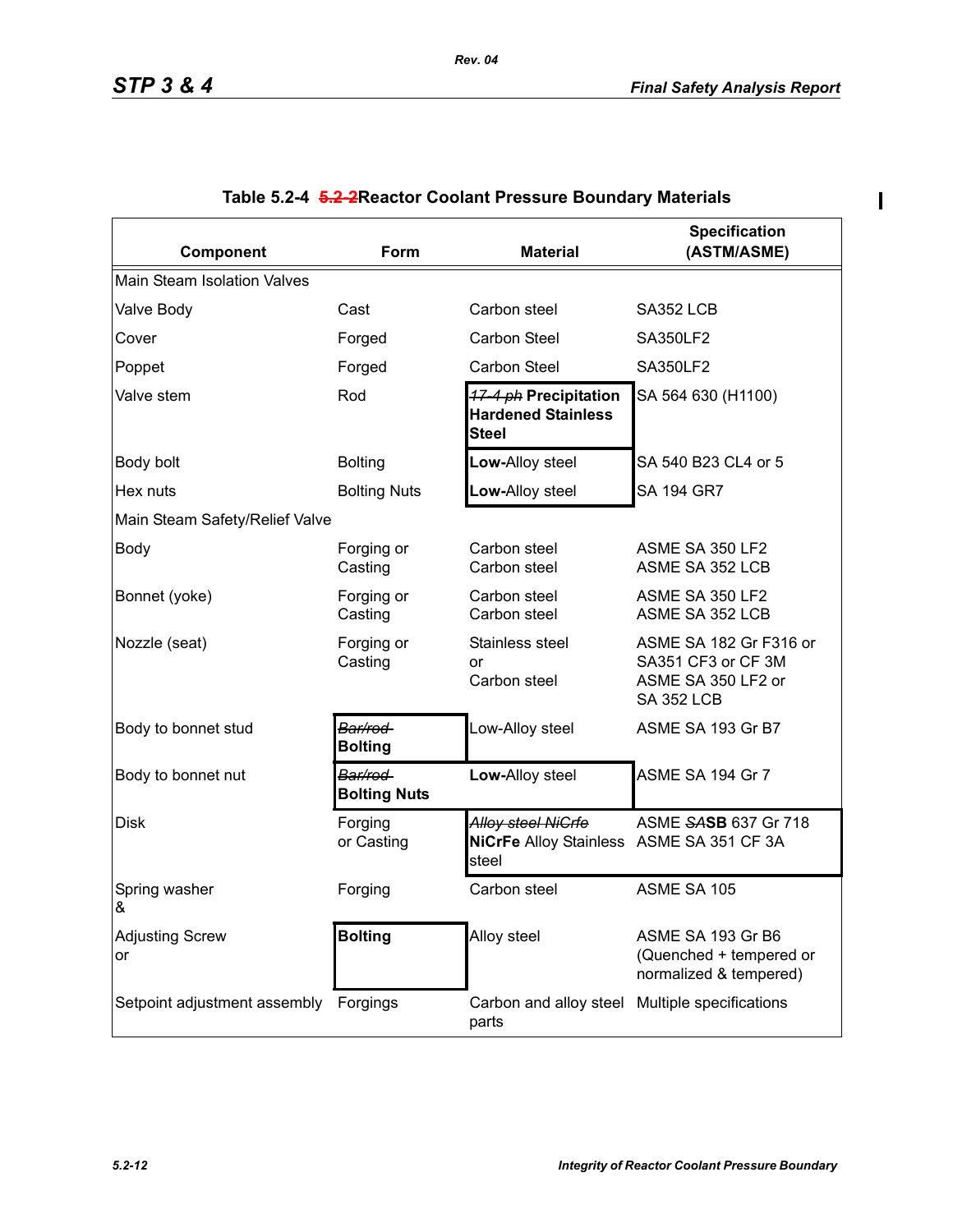| Component                                                          | Form                         | <b>Material</b>                           | <b>Specification</b><br>(ASTM/ASME)                                                                                         |
|--------------------------------------------------------------------|------------------------------|-------------------------------------------|-----------------------------------------------------------------------------------------------------------------------------|
| Spindle (stem)                                                     | Bar                          | Precipitation-hardened<br>stainless steel | ASTM A564 Type 630<br>(H 1100)                                                                                              |
| Spring                                                             | Wire or Bellville<br>washers | <b>Steel</b><br><b>Alloy Steel</b>        | ASTM A304 Gr 4161 N<br>45 Cr Mo V67                                                                                         |
| Main Steam Piping (between RPV and the turbine stop valve)         |                              |                                           |                                                                                                                             |
| Pipe                                                               | Seamless                     | Carbon steel                              | ASME SA 333 Gr. 6                                                                                                           |
| Contour nozzle<br>250A200A 10.36 MpaG                              | Forging                      | Carbon-Low-Alloy<br>steel                 | ASME SA 350 LF 2 508<br>Class 3                                                                                             |
| Large groove flange                                                | Forging                      | Carbon steel                              | <b>ASME SA 350 LF 2</b>                                                                                                     |
| 50A special nozzle                                                 | Forging                      | Carbon steel                              | ASME SA 350 LF2                                                                                                             |
| Elbow                                                              | Seamless                     | Carbon steel                              | ASME SA 420                                                                                                                 |
| Head fitting/penetration piping                                    | Forging                      | Carbon steel                              | ASME SA 350 LF2                                                                                                             |
| Feedwater Piping (between RPV and the seismic interface restraint) |                              |                                           |                                                                                                                             |
| Pipe                                                               | Seamless                     | Carbon steel                              | ASME SA 333 Gr. 6                                                                                                           |
| Elbow                                                              | Seamless                     | Carbon steel                              | ASME SA 420                                                                                                                 |
| Head fitting/penetration piping                                    | Forging                      | Carbon steel                              | ASME SA 350 LF2                                                                                                             |
| Nozzle                                                             | Forging                      | Carbon steel                              | ASME SA 350 LF2                                                                                                             |
| <b>Recirculation Pump Motor Cover</b>                              |                              |                                           |                                                                                                                             |
| Bottom flange (cover)                                              | Forging                      | Low-Alloy steel                           | ASME SA 533 Gr. B Class 1<br>or SA 508 Class 3                                                                              |
| Stud                                                               | <b>Bolting</b>               | Low-Alloy steel                           | ASME SA 540 CL.3 Gr.B24<br>or SA 193, B7                                                                                    |
| Nut                                                                | <b>Bolting Nuts</b>          | Low-Alloy steel                           | ASME SA 194 Gr. 7                                                                                                           |
| <b>CRD</b>                                                         |                              |                                           |                                                                                                                             |
| Middle flange                                                      | Forging                      | Stainless steel                           | SA 182 <u>/182M,</u> F304L*,<br>F304*, or F316L* or F316*,<br><del>SA 182 </del> or SA 336 <u>/336M</u> ,<br>F304* or F316* |
| Spool piece                                                        | Forging                      | Stainless steel                           | SA 182/182M, F304L*<br>F304*er-F316L*, SA-182-or<br>SA 336/336M, F304* or<br>F316*                                          |

# **Table 5.2-4 5.2-2Reactor Coolant Pressure Boundary Materials (Continued)**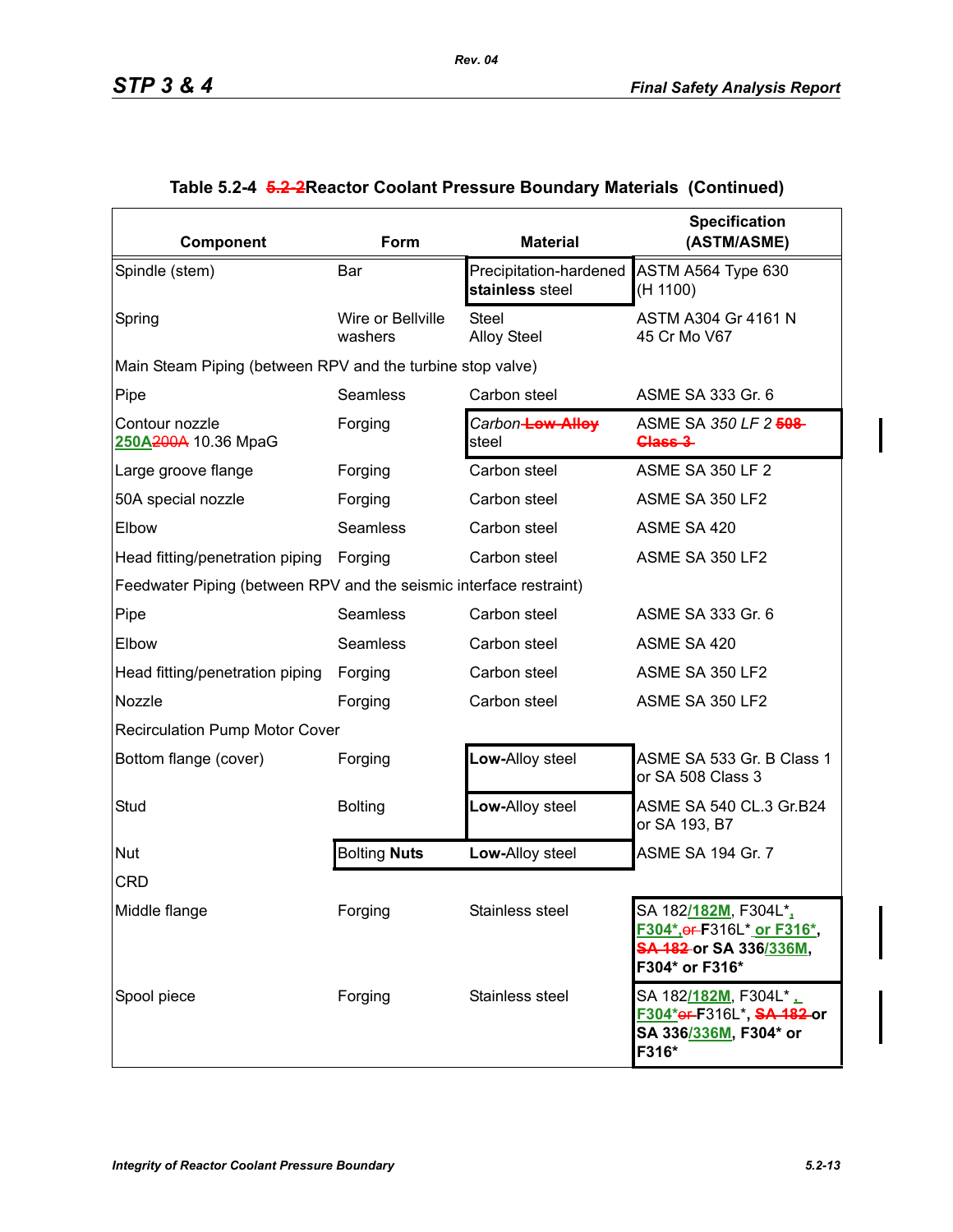| Component                                               | Form               | <b>Material</b>                                     | <b>Specification</b><br>(ASTM/ASME)                                                                                                     |
|---------------------------------------------------------|--------------------|-----------------------------------------------------|-----------------------------------------------------------------------------------------------------------------------------------------|
| Mounting bolts                                          | <b>Bar Bolting</b> | Low-Alloy steel                                     | SA 194 SA-193/193M<br>Grade, B7                                                                                                         |
| Seal housing                                            | Forging            | Stainless steel                                     | SA 182/182M, F304L* L<br>F304*er-F316L* or F316*,<br>SA 182 or SA 336/336M,<br>F304* or F316*                                           |
| Seal housing nut                                        | Bar                | <b>Precipitation</b><br>Hardened-Stainless<br>steel | SA 564, 47-4PH 630(H1100)                                                                                                               |
| <b>Reactor Pressure Vessel</b>                          |                    |                                                     |                                                                                                                                         |
| Shells and Heads                                        | Plate              | Low-Alloy steel Mn-<br>1/2 Mo-1/2 Ni                | SA-533, Type B, Class 1                                                                                                                 |
|                                                         | Forging            | 3/4 Ni-1/2 Mo-Cr-V<br>Low alloy steel               | SA-508, Class 3                                                                                                                         |
| Shell and Head<br>Flange                                | Forging            | 3/4 Ni-1/2 Mo-Cr-V<br>Low alloy steel               | <b>SA-508 Class 3</b>                                                                                                                   |
| Flanged<br><b>Nozzles</b>                               | Forging            | $G-S+$<br>Low alloy steel                           | <b>SA-508 Class 3</b>                                                                                                                   |
| <b>Drain Nozzles</b>                                    | Forging            | $C-S+$<br>Carbon steel or<br><b>Stainless steel</b> | SA-508 Class 1 or SA 182,<br>F316L* or F316*<br>SA-336, F316*                                                                           |
| Appurtenances/Instrumentation Forging<br><b>Nozzles</b> |                    | Cr-Ni-Mo<br>Stainless steel                         | SA-182, Grade F316L* or<br><del>F316<sup>†</sup></del> F316 <sup>★</sup> or SA-336,<br>Class F316L* or F316 <sup>‡</sup><br>Class F316* |
|                                                         | Bar, Smls. Pipe    | Ni-Cr-Fe<br>(UNS N06600)                            | <del>SB-166<sup>‡</sup> or SB-167<sup>≢</sup> Code</del><br><b>Case N-580-2</b>                                                         |
| <b>Stub Tubes</b>                                       | Forging            | Ni-Cr-Fe<br>(UNS N06600)                            | SB-564 <sup>#</sup> Code Case N-580-<br>2                                                                                               |
|                                                         | Bar, Smls. Pipe    | Ni-Cr-Fe<br>(UNS N06600)                            | <del>SB-166<sup>‡</sup> or SB-167<sup>‡</sup> Code</del><br><b>Case N-580-2</b>                                                         |

# **Table 5.2-4 5.2-2Reactor Coolant Pressure Boundary Materials (Continued)**

*Rev. 04*

\* Carbon content is maximum 0.020%.

*† Carbon content is maximum 0.020% and nitrogen from 0.060 to 0.120%.*

*‡ Added niobium content is 1 to 4%.*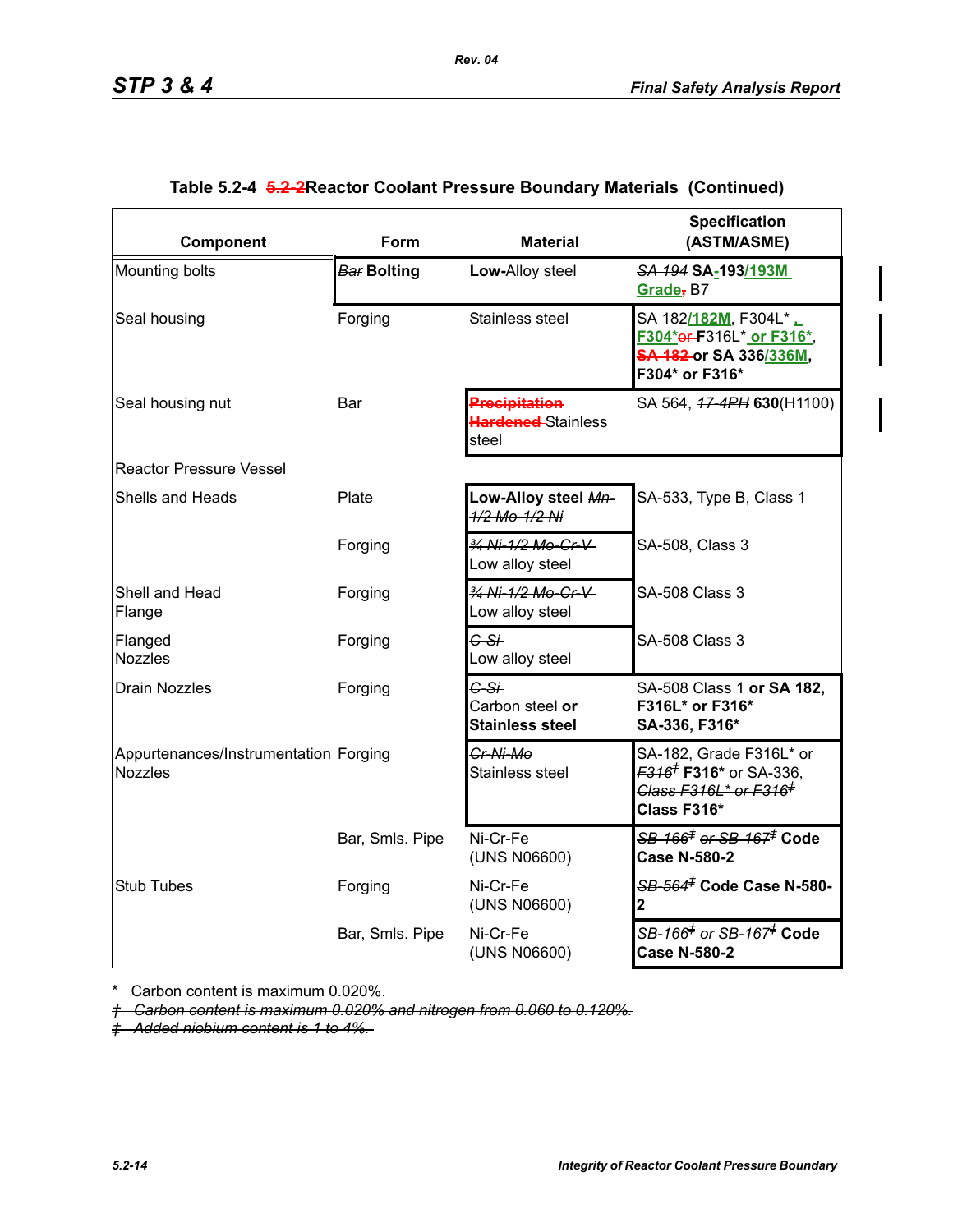| ທ |
|---|
| ⊣ |
| p |
| ພ |
| ∞ |
| 4 |

| Monitored<br>Variables                               |                            |                            |                       |                              |                               |                           |                                   |                           |                         |                                    |                                |                                |                                  |                              |                          |                            |                    |                               |                                         |                                     |                          |                                |                              |
|------------------------------------------------------|----------------------------|----------------------------|-----------------------|------------------------------|-------------------------------|---------------------------|-----------------------------------|---------------------------|-------------------------|------------------------------------|--------------------------------|--------------------------------|----------------------------------|------------------------------|--------------------------|----------------------------|--------------------|-------------------------------|-----------------------------------------|-------------------------------------|--------------------------|--------------------------------|------------------------------|
| LDS Control &<br><b>Isolation Functions</b>          | Level Low<br>Reactor Water | Turbine Inlet SL Press Low | Reactor Pressure High | Flow Rate High<br><b>ISN</b> | <del>MSL Radiation High</del> | MSL Tunnel Amb. Temp High | Temp High<br>Amb.<br>Turbine Area | Main Condenser Vacuum Low | Drywell Pressure High   | Equip Area Temp High<br><b>RHR</b> | Equip Area Temp High<br>RCIC I | SL Pressure Low<br><b>RCIC</b> | SL Flow Rate High<br><b>RCIC</b> | RCIC Vent Exhaust Press High | CUW Equip Area Temp High | CUW Differential Flow High | SLCS Pumps Running | LCW Drain Line Radiation High | Radiation High<br><b>HCW Drain Line</b> | High<br>Exhaust Air Rad<br>R/B HVAC | F/H Exhaust Air Rad High | Pressure Difference<br>FW Line | $\mathbf{c}$<br>ନ୍<br>4      |
| MSIVs & MSL Drain Line Valves<br>L1.5                |                            | $\overline{\mathsf{x}}$    |                       | $\overline{\mathsf{x}}$      | $\overline{\mathsf{X}}$       | $\overline{\mathsf{x}}$   | $\overline{\mathsf{x}}$           | $\overline{\mathsf{x}}$   |                         |                                    |                                |                                |                                  |                              |                          |                            |                    |                               |                                         |                                     |                          |                                |                              |
| <b>CUW Process Lines Isolation</b><br>L2             |                            |                            | $X^*$                 |                              |                               | X                         |                                   |                           |                         |                                    |                                |                                |                                  |                              | X                        | X                          | $\mathsf{X}$       |                               |                                         |                                     |                          |                                |                              |
| RHR S/C PCV Valves<br>L <sub>3</sub>                 |                            |                            | X                     |                              |                               |                           |                                   |                           |                         | $\boldsymbol{\mathsf{X}}$          |                                |                                |                                  |                              |                          |                            |                    |                               |                                         |                                     |                          |                                |                              |
| <b>RCIC Steamline Isolation</b>                      |                            |                            |                       |                              |                               |                           |                                   |                           |                         |                                    | X                              | $\pmb{\times}$                 | X                                | $\boldsymbol{\mathsf{X}}$    |                          |                            |                    |                               |                                         |                                     |                          |                                |                              |
| L3<br><b>ATIP Withdrawal</b>                         |                            |                            |                       |                              |                               |                           |                                   |                           | X                       |                                    |                                |                                |                                  |                              |                          |                            |                    |                               |                                         |                                     |                          |                                |                              |
| L2<br>DW RAD Sampling Isolation                      |                            |                            |                       |                              |                               |                           |                                   |                           | X                       |                                    |                                |                                |                                  |                              |                          |                            |                    |                               |                                         |                                     |                          |                                |                              |
| L <sub>3</sub><br><b>SPCU Process Line Isolation</b> |                            |                            |                       |                              |                               |                           |                                   |                           | X                       |                                    |                                |                                |                                  |                              |                          |                            |                    |                               |                                         |                                     |                          |                                |                              |
| DW LCW Sump Drain Line Isolation<br>L <sub>3</sub>   |                            |                            |                       |                              |                               |                           |                                   |                           | X                       |                                    |                                |                                |                                  |                              |                          |                            |                    | X                             |                                         |                                     |                          |                                |                              |
| DW HCW Sump Drain Line Isolation<br>L <sub>3</sub>   |                            |                            |                       |                              |                               |                           |                                   |                           | X                       |                                    |                                |                                |                                  |                              |                          |                            |                    |                               | X                                       |                                     |                          |                                |                              |
| <b>RCW PCV Valves Isolation</b><br>L1                |                            |                            |                       |                              |                               |                           |                                   |                           | X                       |                                    |                                |                                |                                  |                              |                          |                            |                    |                               |                                         |                                     |                          |                                |                              |
| <b>HNCW PCV Valves Isolation</b><br>L1               |                            |                            |                       |                              |                               |                           |                                   |                           | X                       |                                    |                                |                                |                                  |                              |                          |                            |                    |                               |                                         |                                     |                          |                                |                              |
| AC System P&V Valves Isolation<br>L3                 |                            |                            |                       |                              |                               |                           |                                   |                           | X                       |                                    |                                |                                |                                  |                              |                          |                            |                    |                               |                                         | X                                   | X                        |                                | Final Safety Analysis Report |
| <b>FCS PCV Valves Isolation-</b><br>$\overline{L^3}$ |                            |                            |                       |                              |                               |                           |                                   |                           | $\overline{\mathsf{X}}$ |                                    |                                |                                |                                  |                              |                          |                            |                    |                               |                                         |                                     |                          |                                |                              |
| R/B HVAC Air Ducts Isolation<br>$\overline{L3}$      |                            |                            |                       |                              |                               |                           |                                   |                           | $\overline{\mathsf{x}}$ |                                    |                                |                                |                                  |                              |                          |                            |                    |                               |                                         | X                                   | X                        |                                |                              |
| <b>SGTS Initiation</b><br>L <sub>3</sub>             |                            |                            |                       |                              |                               |                           |                                   |                           | $\pmb{\times}$          |                                    |                                |                                |                                  |                              |                          |                            |                    |                               |                                         | X                                   | $\pmb{\times}$           |                                |                              |
| <b>Condensate Pump Trip **</b>                       |                            |                            |                       |                              |                               |                           |                                   |                           | $\overline{\mathbf{X}}$ |                                    |                                |                                |                                  |                              |                          |                            |                    |                               |                                         |                                     |                          | $\overline{\mathbf{X}}$        |                              |

5.2-15

Integrity of Reactor Coolant Pressure Boundary *Integrity of Reactor Coolant Pressure Boundary 5.2-15*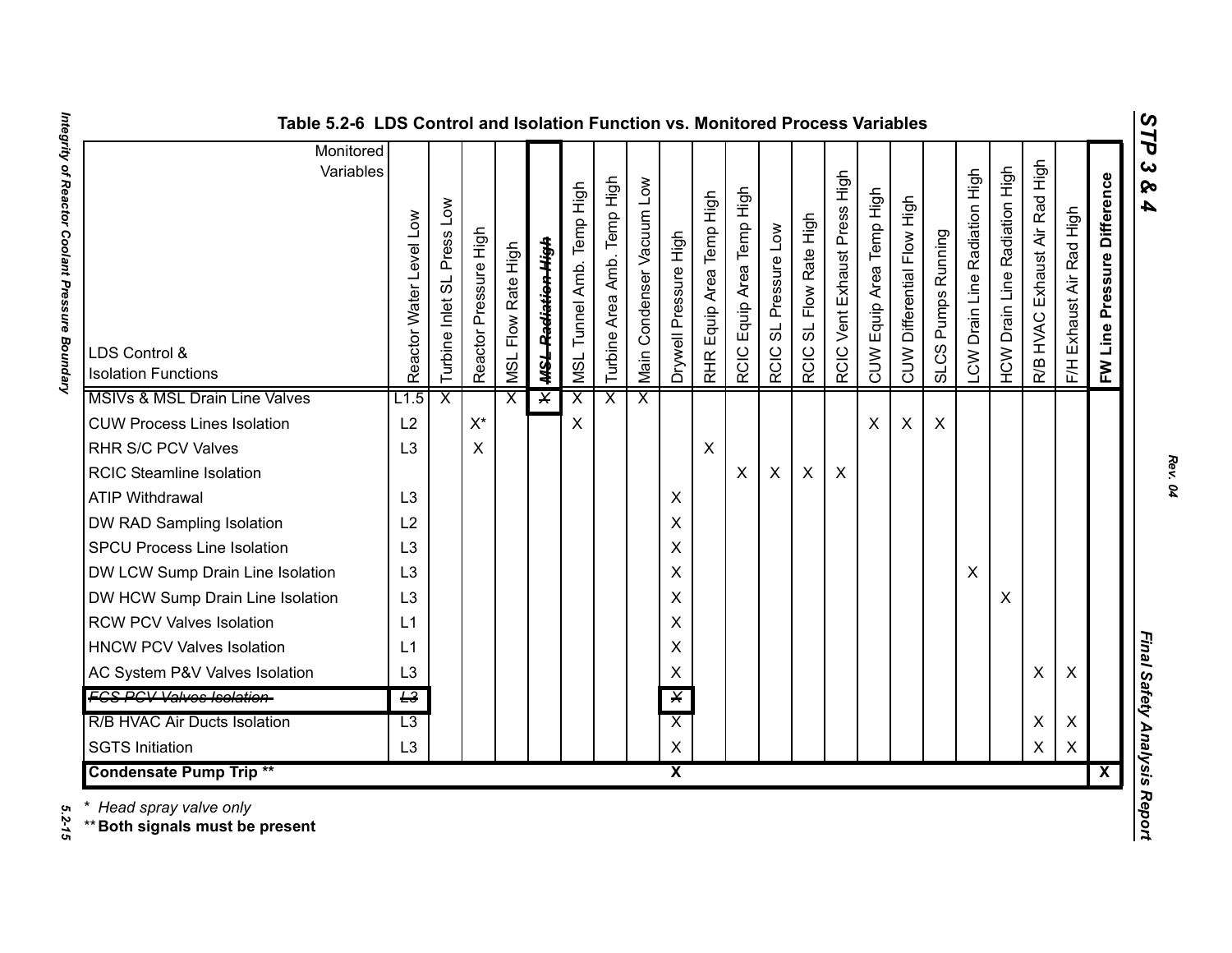| Leakage Source              | Table 5.2-7 Leakage Sources vs. Monitored Trip Alarms<br>Monitored |                    |                                                    |                         |                               |                               |                                    |                          |                                     |                                       |                               |                                    |                                 |                                         |                                       |                            |                                      |                                       |                                           |  |
|-----------------------------|--------------------------------------------------------------------|--------------------|----------------------------------------------------|-------------------------|-------------------------------|-------------------------------|------------------------------------|--------------------------|-------------------------------------|---------------------------------------|-------------------------------|------------------------------------|---------------------------------|-----------------------------------------|---------------------------------------|----------------------------|--------------------------------------|---------------------------------------|-------------------------------------------|--|
|                             | Plant<br>Variable                                                  |                    | Reactor Vessel Water Level Low                     | Drywell Pressure High   | DW Floor Drain Sump High Flow | DW Equip Drain Sump High Flow | DW Fission Products Radiation High | Drywell Temperature High | SRV Discharge Line Temperature High | Vessel Head Flange Seal Pressure High | RB Eq/Fl Drain Sump High Flow | DW Air Cooler Condensate Flow High | MSL or RCIC Steamline Flow High | MSL Tunnel or TB Ambient Area Temp High | Equip Areas Ambient or Diff Temp High | CUW Differential Flow High | <del>MSL Tunnel Radiation High</del> | Inter-System Leakage (Radiation) High | Feedwater Line Differential Pressure High |  |
| Main Steamlines             | Location                                                           |                    | $\overline{\mathsf{x}}$                            | $\overline{\mathsf{x}}$ | $\overline{\mathsf{x}}$       |                               | $\overline{\mathsf{x}}$            | $\overline{\mathsf{x}}$  | $\overline{\mathsf{x}}$             |                                       |                               | $\overline{\mathsf{x}}$            | $\overline{\mathsf{x}}$         |                                         |                                       |                            |                                      |                                       |                                           |  |
| RCIC Steamline              | I                                                                  | $\circ$<br>$\circ$ | $\pmb{\mathsf{X}}$<br>$\mathsf{X}$<br>$\mathsf{X}$ | X                       | X                             |                               | X                                  | $\pmb{\times}$           |                                     |                                       | $\mathsf{X}$<br>X             | X                                  | $\pmb{\times}$<br>$\sf X$<br>X  | $\boldsymbol{\mathsf{X}}$               | $\pmb{\times}$<br>$\pmb{\times}$      |                            | $\times$                             |                                       |                                           |  |
| RCIC Water                  |                                                                    | $\circ$            |                                                    |                         |                               |                               |                                    |                          |                                     |                                       | $\pmb{\times}$                |                                    |                                 |                                         | $\pmb{\times}$                        |                            |                                      |                                       |                                           |  |
| <b>RHR Water</b>            |                                                                    | $\circ$            | X                                                  | $\pmb{\times}$          | X                             |                               | $\pmb{\times}$                     | $\pmb{\times}$           |                                     |                                       | X                             | X                                  |                                 |                                         | $\pmb{\times}$                        |                            |                                      | $\otimes$                             |                                           |  |
| <b>HPCF Water</b>           | J.                                                                 |                    | $\pmb{\times}$                                     | X                       | $\pmb{\times}$                |                               | $\pmb{\times}$                     | X                        |                                     |                                       |                               | X                                  |                                 |                                         |                                       |                            |                                      |                                       |                                           |  |
| <b>CUW Water</b>            | I                                                                  | $\circ$            | $\pmb{\times}$                                     | X                       | $\pmb{\times}$                |                               | X                                  | X                        |                                     |                                       | X                             | X                                  |                                 |                                         | $\mathsf X$                           |                            |                                      |                                       |                                           |  |
| Feedwater                   | L                                                                  | $\circ$            | $\mathsf X$<br>$\mathsf X$                         | $\pmb{\times}$          | X                             |                               | $\pmb{\times}$                     | $\pmb{\times}$           |                                     |                                       | $\mathsf X$                   | $\pmb{\times}$                     |                                 | $\pmb{\times}$                          | $\pmb{\times}$                        | $\pmb{\times}$             |                                      | $\otimes$                             | $\boldsymbol{\mathsf{X}}$                 |  |
| Recirc Pump Motor<br>Casing | L                                                                  | $\circ$<br>$\circ$ |                                                    | X                       | $\pmb{\times}$                |                               | $\pmb{\times}$                     | $\pmb{\times}$           |                                     |                                       | $\mathsf X$                   | X                                  |                                 | $\pmb{\times}$                          |                                       |                            |                                      | $\otimes$                             | $\boldsymbol{\mathsf{X}}$                 |  |
|                             |                                                                    |                    |                                                    |                         |                               |                               |                                    |                          |                                     |                                       |                               |                                    |                                 |                                         |                                       |                            |                                      |                                       |                                           |  |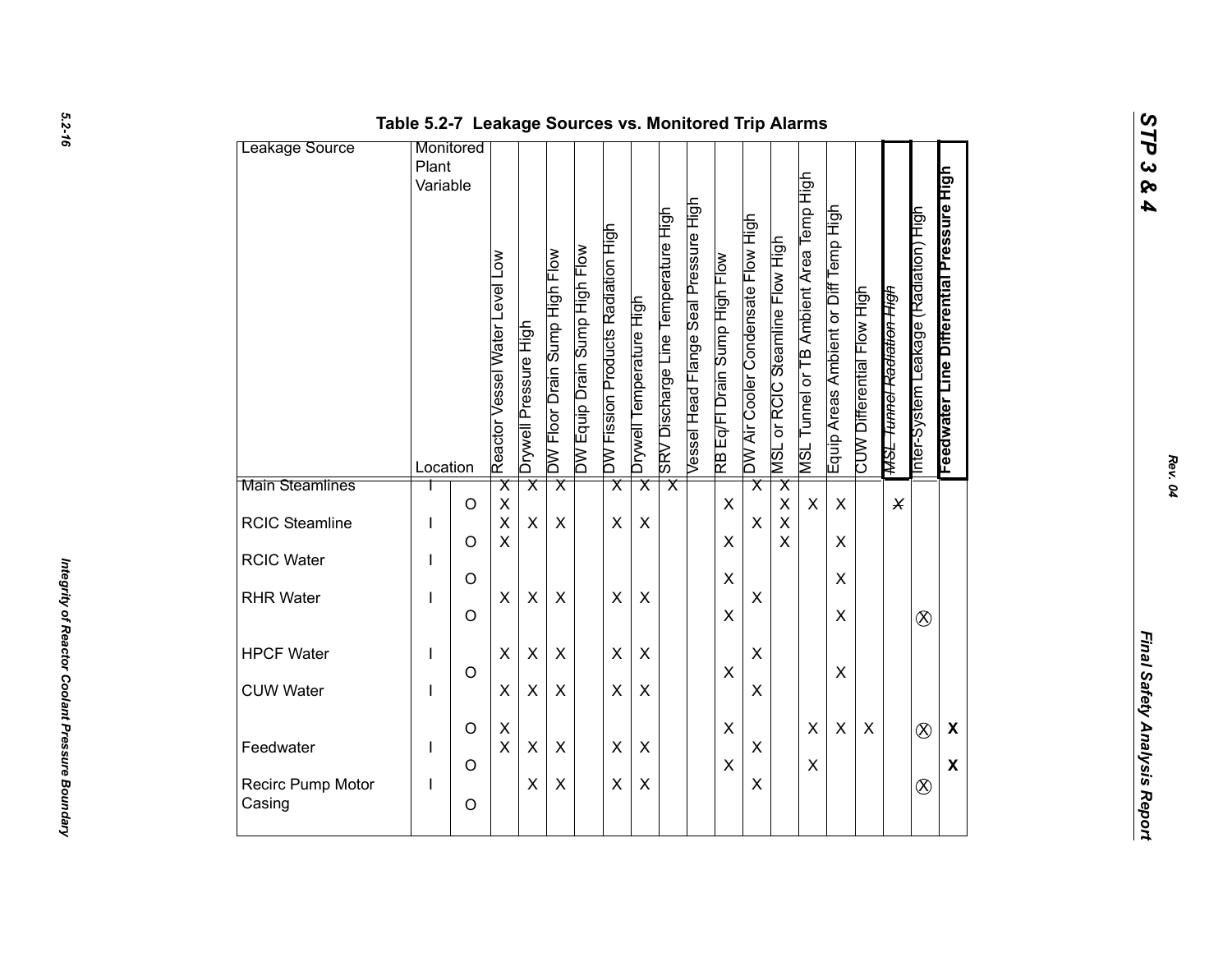| Leakage Source              | Monitored |   |                                                |                         |                               |                                  |                                    |                          |                                     |                                       |                               |                                    |                                    |                                                   |                                       |                            |                                      |                                         |                                           |
|-----------------------------|-----------|---|------------------------------------------------|-------------------------|-------------------------------|----------------------------------|------------------------------------|--------------------------|-------------------------------------|---------------------------------------|-------------------------------|------------------------------------|------------------------------------|---------------------------------------------------|---------------------------------------|----------------------------|--------------------------------------|-----------------------------------------|-------------------------------------------|
|                             | Plant     |   |                                                |                         |                               |                                  |                                    |                          |                                     |                                       |                               |                                    |                                    |                                                   |                                       |                            |                                      |                                         |                                           |
|                             | Variable  |   |                                                |                         |                               |                                  |                                    |                          |                                     |                                       |                               |                                    |                                    |                                                   |                                       |                            |                                      |                                         |                                           |
|                             | Location  |   | $\sum_{i=1}^{n}$<br>Reactor Vessel Water Level | Pressure High<br>lləwhq | DW Floor Drain Sump High Flow | High Flow<br>DW Equip Drain Sump | DW Fission Products Radiation High | Drywell Temperature High | SRV Discharge Line Temperature High | Vessel Head Flange Seal Pressure High | RB Eq/FI Drain Sump High Flow | DW Air Cooler Condensate Flow High | or RCIC Steamline Flow High<br>NSL | Tunnel or TB Ambient Area Temp High<br><b>TSN</b> | Equip Areas Ambient or Diff Temp High | CUW Differential Flow High | <del>MSL Tunnel Radiation High</del> | (Radiation) High<br>nter-System Leakage | Feedwater Line Differential Pressure High |
| Reactor Vessel Head<br>Seal |           |   |                                                |                         |                               | $\overline{\textsf{x}}$          |                                    |                          |                                     | $\overline{\mathsf{x}}$               |                               |                                    |                                    |                                                   |                                       |                            |                                      |                                         |                                           |
| Valve Stem Packing          |           | O |                                                |                         |                               | X                                |                                    |                          |                                     |                                       |                               |                                    |                                    |                                                   |                                       |                            |                                      |                                         |                                           |
| Miscellaneous Leaks         |           | O |                                                |                         | Χ                             |                                  |                                    | X                        |                                     |                                       | X                             |                                    |                                    |                                                   |                                       |                            |                                      |                                         |                                           |
|                             |           | O |                                                |                         |                               |                                  |                                    |                          |                                     |                                       | Χ                             |                                    |                                    |                                                   |                                       |                            |                                      | $\otimes$                               |                                           |

# **Table 5.2-7 Leakage Sources vs. Monitored Trip Alarms**

*I = Inside Drywell Leakage*

X *= Reactor coolant leakage in cooling water to RHR Hx, RIP Hx, CUW Non-regen Hx's or to FP cooling Hx.*

# *Final Safety Analysis Reportion Computer Computer Computer Computer Computer Computer Computer Computer Computer Computer of Computer of Computer Computer Computer Computer Computer Computer Computer Computer Computer Com*

*STP 3 & 4*